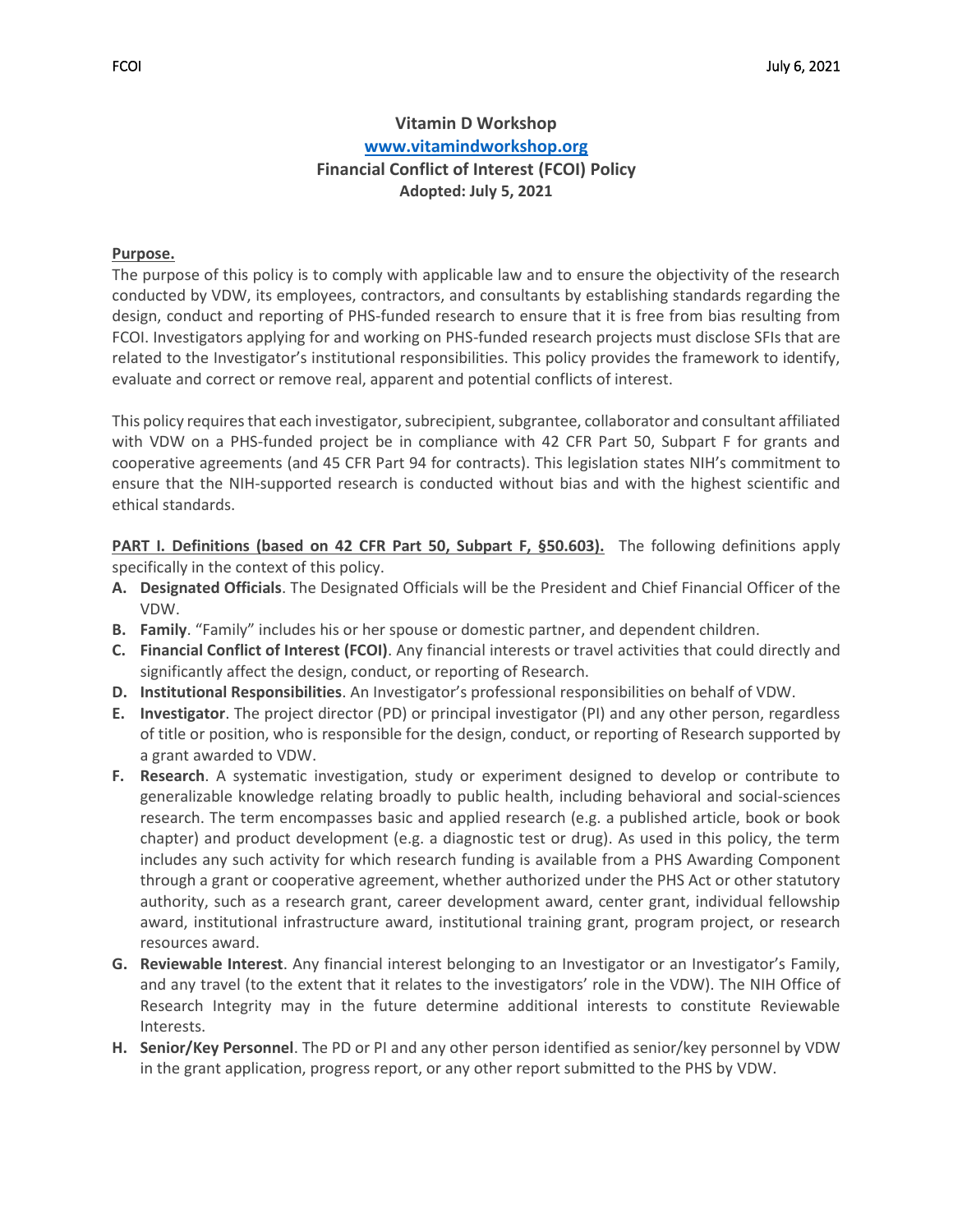- **I. Significant Financial Interest (SFI)**. A financial interest consisting of one or more of the following interests:
- 1. With regard to any publicly traded entity, when the value of any remuneration (salary and any payment for services that are not otherwise identified as salary, for example consulting fees, honoraria, paid authorship) received from the entity in the twelve (12) months preceding disclosure of the interest aggregated with the value of any equity in the entity (for example, stock, stock options, or other ownership interests as determined through reference to public prices or other reasonable measure of fair market value) in the entity as of the date of the disclosure exceeds \$5,000.
- 2. With respect to any non-publicly traded entity, when the aggregated value of any remuneration received from the entity in the twelve (12) months preceding disclosure of the interest exceeds \$5,000, or any equity in the entity; or
- 3. Intellectual property rights and interests (e.g., patents, copyrights) upon receipt of income related to such rights and interests.
- 4. *Exclusions*: SFI does not include the following types of financial interests: income from investment vehicles, such as mutual funds and retirement accounts, as long as the Investigator does not directly control the investment decisions made in these vehicles; income from seminars, lectures, or teaching engagements sponsored by a Federal, state, or local government agency, an institution or higher education as defined at 20 U.S.C. 1001(a), an academic teaching hospital, a medical center, or a research institute that is affiliated with an institution of higher education; or income from service on advisory committees or review panels for a Federal, state, or local government agency, an institution of higher education as defined at 20 U.S.C. 1001(a), an academic teaching hospital, a medical center, or a research institute that is affiliated with an institution of higher education.
- **J. Travel**. Any travel that is reimbursed (i.e., the Investigator is made whole for the financial outlay required) or sponsored (i.e., the costs are paid on behalf of the Investigator such that the exact monetary value may not be available) other than by VDW, a Federal state or local government agency, an institution or higher education as defined at 20 U.S.C. 1001(a), an academic teaching hospital, a medical center, or a research institute that is affiliated with an institution of higher education. HHS means the United States Department of Health and Human Services, and any components of the Department to which the authority involved may be delegated.
- **K. FCOI Disclosure.** A report that each Investigator shall submit: (a) annually to the VDW; (b) in the event of certain sponsored travel, as set forth in J above; and (c) within thirty (30) days of an Investigator discovering or acquiring any SFI.
- **L. Training Requirement.** Training related to FCOI and required by law. All VDW Investigators are required to complete the Training Requirement. The training must be updated no less frequently than every four years or as specified in the grant or contract. Information and other resources developed by NIH are available at [https://grants.nih.gov/grants/policy/coi/index.htm\)](https://grants.nih.gov/grants/policy/coi/index.htm).
- **M. FCOI Report.** An Institution's report of an FCOI submitted to a PHS Awarding Component.
- **N. FCOI Management.** Taking action to address an FCOI, which can include reducing or eliminating the FCOI, to ensure, to the extent possible, that the design, conduct, and reporting of research will be free from bias. An FCOI exists when the VDW, though its designated FCOI Management Official (FCOIMO), reasonably determines that: (i) an SFI could directly and significantly affect the design, conduct or reporting of the PHS-funded research, or (ii) the SFI could be affected by the PHS-funded research; or (iii) the SFI is in an entity whose financial interest could be affected by the research. The VDW may involve the Investigator in the determination of whether an SFI is related to the PHS-funded research.
- **O. Small Business Innovation Research (SBIR) Program.** An extramural research program for small businesses that is established by the Awarding Components of the Public Health Service and certain other Federal agencies under Public Law 97-219, the Small Business Innovation Development Act, as amended.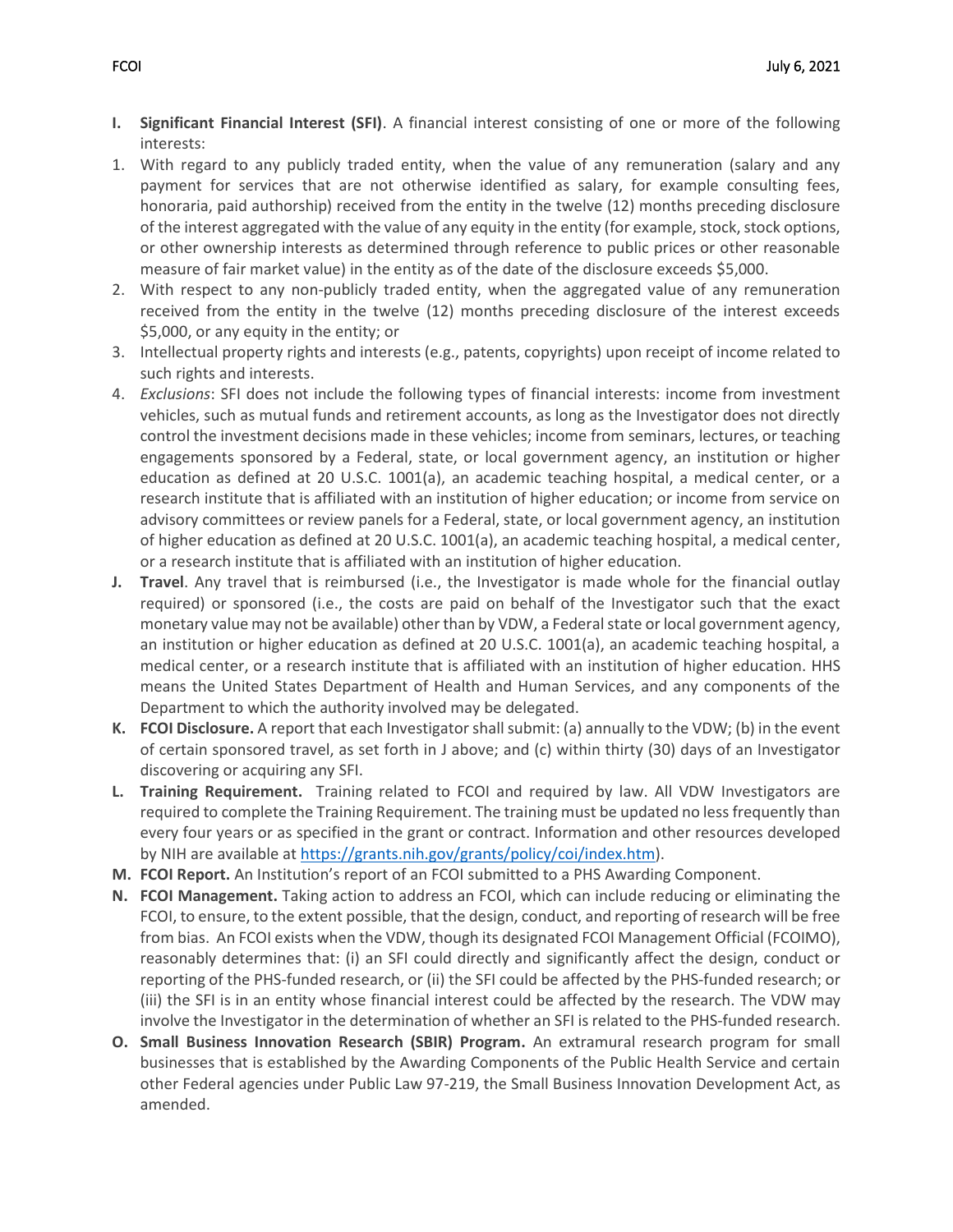### **PART II. SFI Disclosures and Reporting.**

- **A. SFI Disclosure Requirements.** Each Investigator shall submit disclosures of SFIs (using the SFI Disclosure Form) to VDW as follows:
- 1. an updated annual SFI Disclosure;
- 2. within thirty (30) days of an Investigator discovering or acquiring (e.g., through purchase, marriage, or inheritance) any SFI; and
- 3. in the event of certain sponsored travel, as set forth in the definition of "significant financial interest," above.
- **B. SFI Disclosure Review.** The VDW will review each SFI Disclosure and evaluate whether any such SFI Disclosure has given rise to an FCOI. If no FCOI is found, the SFI Disclosure will be filed with the VDW SFI Disclosure records. If an FCOI is identified, it will be put on the FCOI report through the eRA Commons FCOI module (or, where the VDW is a subgrantee or subawardee, then the FCOI will be reported as required under the applicable subgrant or subaward agreement) prior to expending any PHS funds. The VDW will then report any new FCOIs to the awarding component within 60 days. If an Investigator with an FCOI conducts PHS-funded Research, the VDW shall disclose the FCOI in each public presentation related to the results of the PHS-funded Research.
- **C. Exclusions.** PHS regulations exclude applications for Phase I support under the Small Business Innovation Research (SBIR) and Small Business Technology Transfer (STTR) programs from FCOI disclosure requirements.

## **PART III. Training and Compliance (based on 42CFR Part F, §50.604).**

## **A. Training Process.** The VDW shall:

- 1. inform each Investigator of its policy on FCOI, the Investigator's responsibilities regarding disclosure of SFIs, and of these regulations, and require each Investigator to complete training regarding the same prior to engaging in research related to any PHS-funded grant and at least every four years, and immediately when any of the following circumstances apply:
	- a. The VDW revises its FCOI policies or procedures in any manner that affects the requirements of Investigators;
	- b. An Investigator is new to an Institution; or
	- c. The VDW finds that an Investigator is not in compliance with the Institution's FCOI policy or management plan.
- 2. require that each Investigator who is planning to participate in the PHS-funded research disclose the Investigator's SFIs (and those of the Investigator's spouse and dependent children) no later than the time of application for PHS-funded research.
- 3. take such actions as necessary to manage FCOIs, including any financial conflicts of a subrecipient Investigator pursuant to paragraph (c) of this section. Management of an identified FCOI requires development and implementation of a management plan and, if necessary, a retrospective review and a mitigation report pursuant to §50.605(a).
- 4. provide initial and ongoing FCOI reports to the PHS as required pursuant to §50.605(b).

**B. Subcontracts and Consortia.** The VDW shall take steps to ensure that any subrecipient Investigator complies with this policy by:

- 1. Incorporating, as part of a written agreement with the subrecipient, terms that establish whether the FCOI policy of the awardee Institution or that of the subrecipient will apply to the subrecipient's Investigators.
- 2. If the subrecipient's Investigators must comply with the subrecipient's FCOI policy, the subrecipient shall certify as part of the agreement referenced above that its policy complies with this subpart. If the subrecipient cannot provide such certification, the agreement shall state that subrecipient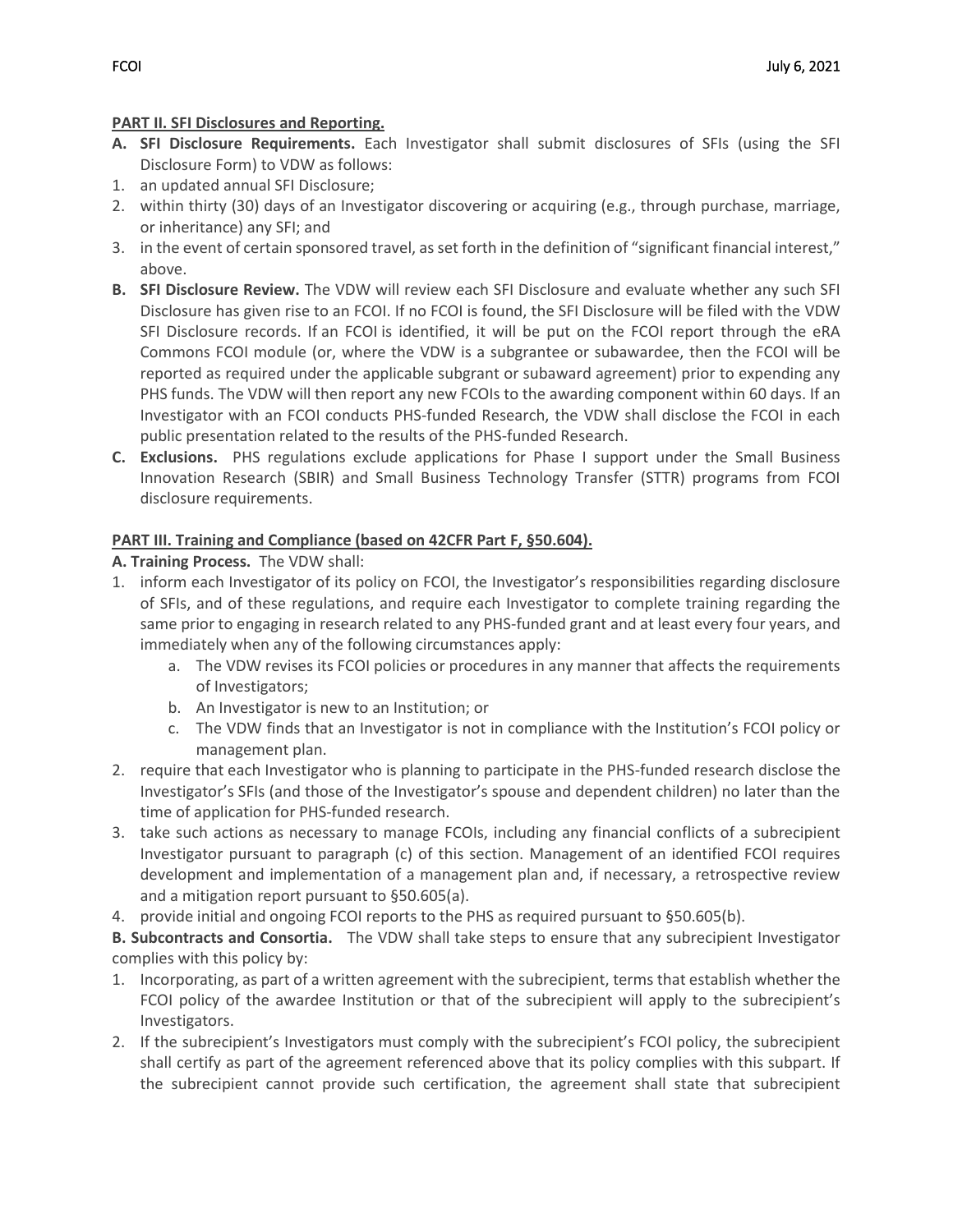Investigators are subject to the FCOI policy of the awardee Institution for disclosing SFIs that are directly related to the subrecipient's work for the awardee Institution;

- a. Additionally, if the subrecipient's Investigators must comply with the subrecipient's FCOI policy, the agreement referenced above shall specify time period(s) for the subrecipient to report all identified FCOIs to the awardee Institution. Such time period(s) shall be sufficient to enable the awardee Institution to provide timely FCOI reports, as necessary, to the PHS as required by this subpart;
- b. Alternatively, if the subrecipient's Investigators must comply with the awardee Institution's FCOI policy, the agreement referenced above shall specify time period(s) for the subrecipient to submit all Investigator disclosures of SFIs to the awardee Institution. Such time period(s) shall be sufficient to enable the awardee Institution to comply timely with its review, management, and reporting obligations under this subpart.
- 3. Providing FCOI reports to the PHS Awarding Component regarding all FCOI of all subrecipient Investigators consistent with this subpart, i.e., prior to the expenditure of funds and within 60 days of any subsequently identified FCOI.

**C. Records Management.** The VDW shall maintain records relating to all Investigator disclosures of financial interests and the Institution's review of, and response to, such disclosures (whether or not a disclosure resulted in the Institution's determination of an FCOI) and all actions under the Institution's policy or retrospective review, if applicable, for at least three years from the date the final expenditures report is submitted to the PHS or, where applicable, from other dates specified in 45 CFR 75.361 for different situations.

**D. Enforcement.** The VDW shall:

- 1. establish adequate enforcement mechanisms and provide for employee sanctions or other administrative actions to ensure Investigator compliance as appropriate;
- 2. certify, in each application for funding to which this policy applies, that the VDW:
	- a. has in effect an up-to-date, written, and enforced administrative process to identify and manage FCOIs with respect to all research projects for which funding is sought or received from the PHS;
	- b. shall promote and enforce Investigator compliance with this subpart's requirements including those pertaining to disclosure of SFIs;
	- c. shall manage FCOIs and provide initial and ongoing FCOI reports to the PHS Awarding Component consistent with this subpart;
	- d. agrees to make information available, promptly upon request, to the HHS relating to any Investigator disclosure of financial interests and the Institution's review of, and response to, such disclosure, whether or not the disclosure resulted in the Institution's determination of an FCOI; and
	- e. shall fully comply with the requirements of 42CFR Part F, §50.604.

### **E. Remedies and Penalties for Non-Performance (based on 42CFR, Part F, §50.606).**

- 1. If the failure of an Investigator to comply with VDW's FCOI policy or an FCOI management plan appears to have biased the design, conduct, or reporting of the PHS-funded research, VDW shall promptly notify the PHS Awarding Component of the corrective action taken or to be taken. VDW shall submit, or permit onsite review of, all records pertinent to compliance with this subpart.
- 2. In any case in which the HHS determines that a PHS-funded project of clinical research whose purpose is to evaluate the safety or effectiveness of a drug, medical device, or treatment has been designed, conducted, or reported by an Investigator with an FCOI that was not managed or reported by VDW as required by this policy, VDW shall require the Investigator involved to disclose the FCOI in each public presentation of the results of the research and to request an addendum to previously published presentations.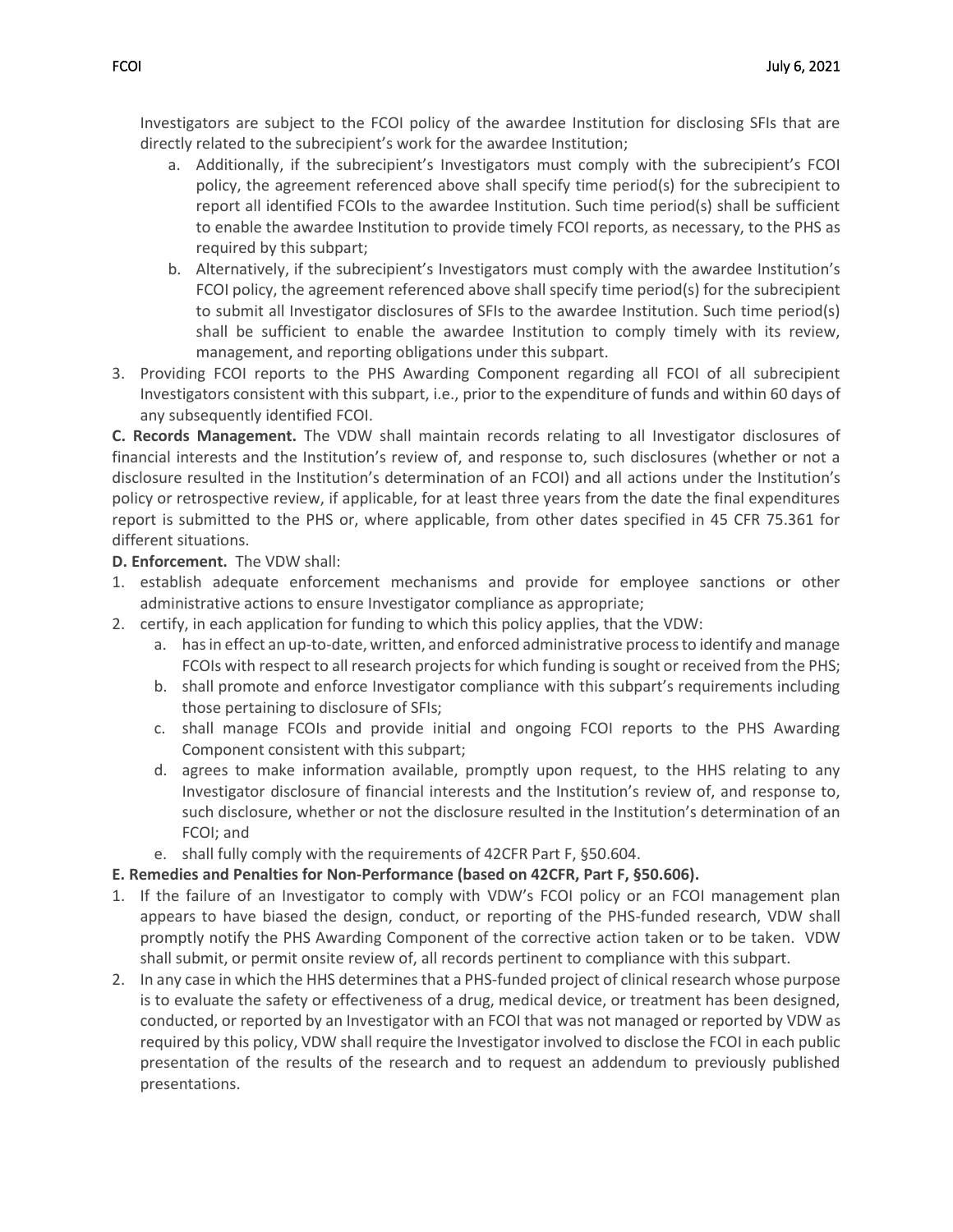### **F. Management and reporting of financial conflicts of interest (based on 42CFR, Part F, §50.605)**

- 1. Prior to VDW's expenditure of any funds under a PHS-funded research project, VDW will review all Investigator disclosures of SFIs; determine whether any SFIs relate to PHS-funded research; determine whether an FCOI exists; and, if so, develop and implement a management plan that shall specify the actions that have been, and shall be, taken to manage such FCOI. Examples of conditions or restrictions that might be imposed to manage an FCOI include, but are not limited to:
	- a. Public disclosure of FCOIs (e.g., when presenting or publishing the research);
	- b. For research projects involving human subjects research, disclosure of FCOIs directly to participants;
	- c. Appointment of an independent monitor capable of taking measures to protect the design, conduct, and reporting of the research against bias resulting from the FCOI;
	- d. Modification of the research plan;
	- e. Change of personnel or personnel responsibilities, or disqualification of personnel from participation in all or a portion of the research;
	- f. Reduction or elimination of the financial interest (e.g., sale of an equity interest); or
	- g. Severance of relationships that create financial conflicts.
- 2. Whenever, in the course of an ongoing PHS-funded research project, an Investigator who is new to participating in the research project discloses a SFI or an existing Investigator discloses a new SFI to VDW, its designated FCOI official(s) shall, within sixty (60) days: review the disclosure of the SFI; determine whether it is related to PHS-funded research; determine whether an FCOI exists; and, if so, implement, on at least an interim basis, a management plan that shall specify the actions that have been, and will be, taken to manage such FCOI. Depending on the nature of the SFI, VDW may determine that additional interim measures are necessary with regard to the Investigator's participation in the PHS-funded research project between the date of disclosure and the completion of the Institution's review.
- 3. Whenever VDW identifies a SFI that was not disclosed in a timely fashion by an Investigator or, for whatever reason, was not previously reviewed by VDW during an ongoing PHS-funded research project (e.g., was not reviewed or reported by a subrecipient in a timely fashion), the designated official(s) shall, within sixty (60) days: review the SFI; determine whether it is related to PHS-funded research; determine whether an FCOI exists; and, if so:
	- a. Implement, on at least an interim basis, a management plan that shall specify the actions that have been, and will be, taken to manage such FCOI going forward;
	- b. In addition, whenever an FCOI is not identified or managed in a timely manner including failure by the Investigator to disclose a SFI that is determined by the Institution to constitute an FCOI; failure by the Institution to review or manage such an FCOI; or failure by the Investigator to comply with an FCOI management plan, VDW shall, within 120 days of the VDW's determination of noncompliance, complete a retrospective review of the Investigator's activities and the PHS-funded research project to determine whether any PHSfunded research, or portion thereof, conducted during the time period of the noncompliance, was biased in the design, conduct, or reporting of such research.
	- c. VDW shall document the retrospective review; such documentation shall include, but not necessarily be limited to, all of the following key elements:
		- (1) Project number;

(2) Project title;

- (3) PD/PI or contact PD/PI if a multiple PD/PI model is used;
- (4) Name of the Investigator with the FCOI;
- (5) Name of the entity with which the Investigator has an FCOI;
- (6) Reason(s) for the retrospective review;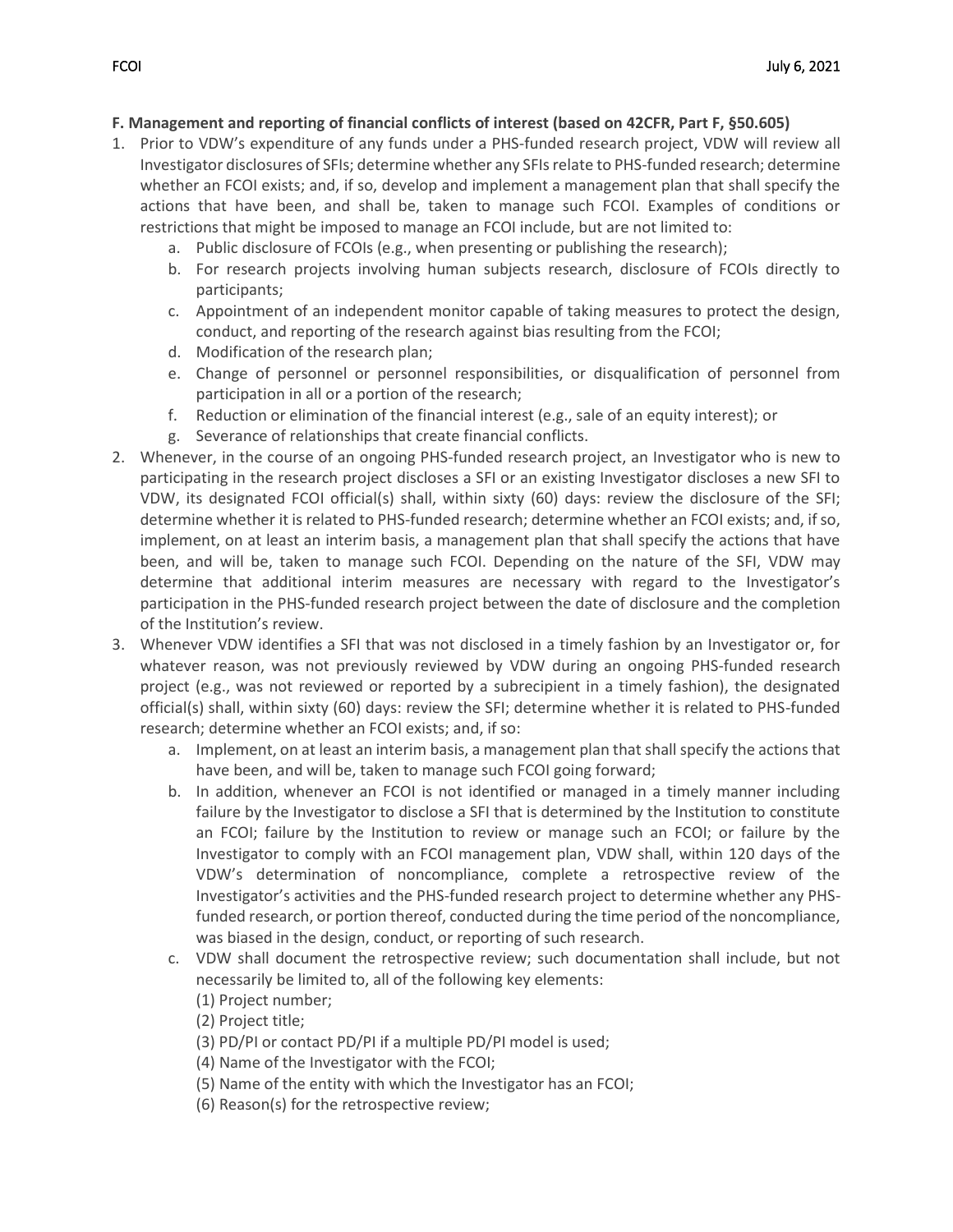(7) Detailed methodology used for the retrospective review (e.g., methodology of the review process, composition of the review panel, documents reviewed);

- (8) Findings of the review; and
- (9) Conclusions of the review.
- d. Based on the results of the retrospective review, if appropriate, the Institution shall update the previously submitted FCOI report, specifying the actions that will be taken to manage the FCOI going forward. If bias is found, the Institution is required to notify the PHS Awarding Component promptly and submit a mitigation report to the PHS Awarding Component. The mitigation report must include, at a minimum, the key elements documented in the retrospective review above and a description of the impact of the bias on the research project and the Institution's plan of action or actions taken to eliminate or mitigate the effect of the bias (e.g., impact on the research project; extent of harm done, including any qualitative and quantitative data to support any actual or future harm; analysis of whether the research project is salvageable). Thereafter, the Institution will submit FCOI reports annually, as specified elsewhere in this document. Depending on the nature of the FCOI, an Institution may determine that additional interim measures are necessary with regard to the Investigator's participation in the PHS-funded research project between the date that the FCOI or the Investigator's noncompliance is determined and the completion of VDW's retrospective review.
- 4. Whenever VDW implements an FCOI management plan, VDW shall monitor Investigator compliance with the management plan on an ongoing basis until the completion of the PHS-funded research project.
- 5. Prior to VDW's expenditure of any funds under a PHS-funded research project, VDW shall ensure public accessibility, via a written response to any requestor within five (5) business days of a request, of information concerning any SFI disclosed to VDW that meets the following three criteria:
	- a. The SFI was disclosed and is still held by the senior/key personnel;
	- b. VDW determines that the SFI is related to the PHS-funded research; and
	- c. VDW determines that the SFI is an FCOI.
- 6. The information that VDW makes available via a publicly accessible Website or written response to any requestor within five (5) business days of a request, shall include, at a minimum, the following: the Investigator's name; the Investigator's title and role with respect to the research project; the name of the entity in which the SFI is held; the nature of the SFI; and the approximate dollar value of the SFI (dollar ranges are permissible: \$0-\$4,999; \$5,000-\$9,999; \$10,000-\$19,999; amounts between \$20,000-\$100,000 by increments of \$20,000; amounts above \$100,000 by increments of \$50,000), or a statement that the interest is one whose value cannot be readily determined through reference to public prices or other reasonable measures of fair market value.
- 7. FCOI-related information on VDW's publicly accessible website [\(www.vitamindworkshop.org\)](http://www.vitamindworkshop.org)/) shall be updated at least annually. In addition, VDW shall update the website within sixty (60) days of VDW's receipt or identification of information concerning any additional SFI of the senior/key personnel for the PHS-funded research project that was not previously disclosed, or upon the disclosure of a SFI of senior/key personnel new to the PHS-funded research project, if the Institution determines that the SFI is related to the PHS-funded research and is an FCOI. The website shall note that the information provided is current as of the date listed and is subject to updates, on at least an annual basis and within sixty (60) days of the Institution's identification of a new FCOI. If VDW responds to written requests for the purposes of this subsection, VDW will note in its written response that the information provided is current as of the date of the correspondence and is subject to updates, on at least an annual basis and within sixty (60) days of VDW's identification of a new FCOI, which should be requested subsequently by the requestor.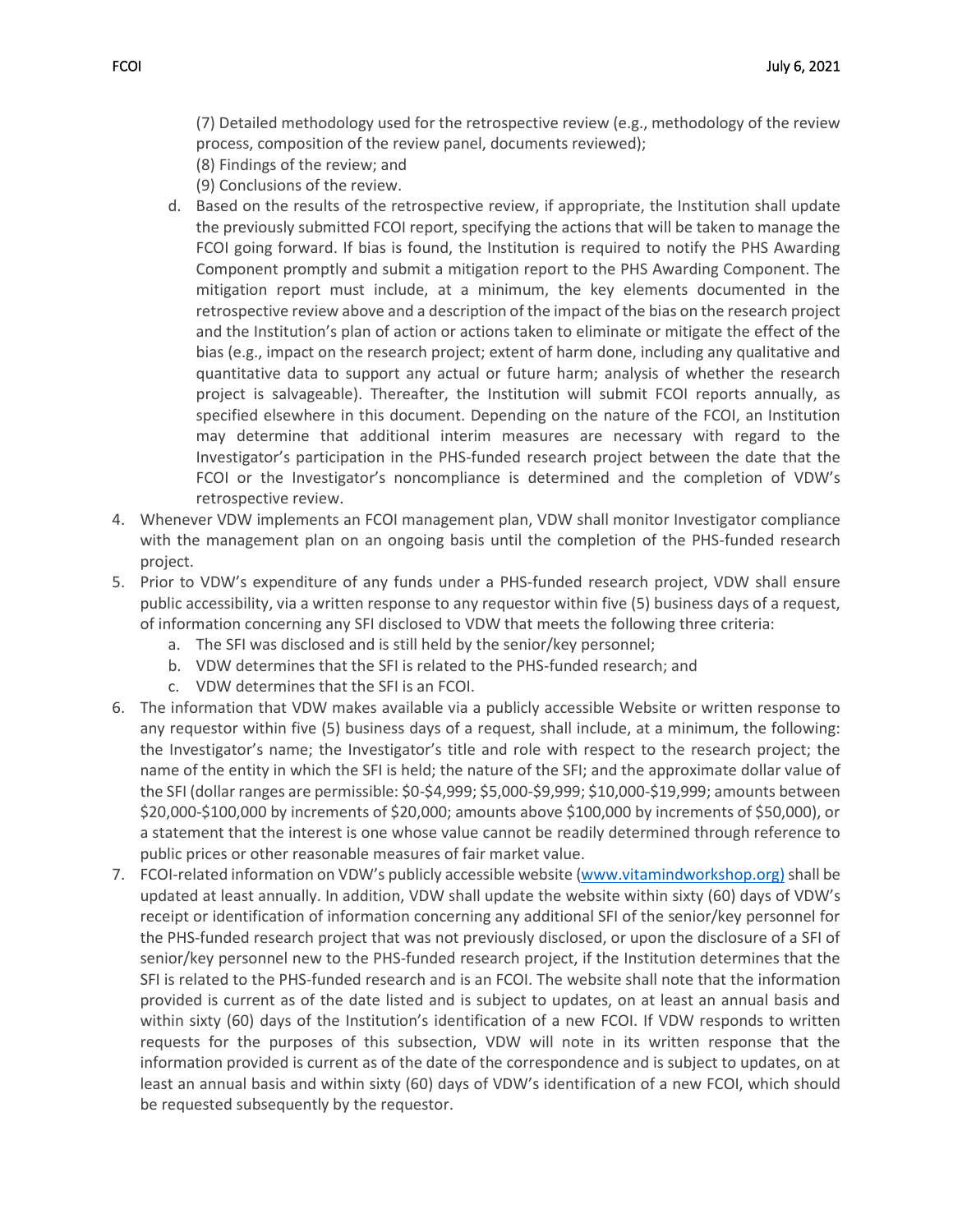8. Information concerning the SFIs of an individual shall remain available, for responses to written requests for at least three years from the date that the information was most recently updated.

**Point of Contact:** If you have questions or concerns regarding FCOI (or potential FCOI), please contact JoEllen Welsh, CFO by email at jwelsh@albany.edu